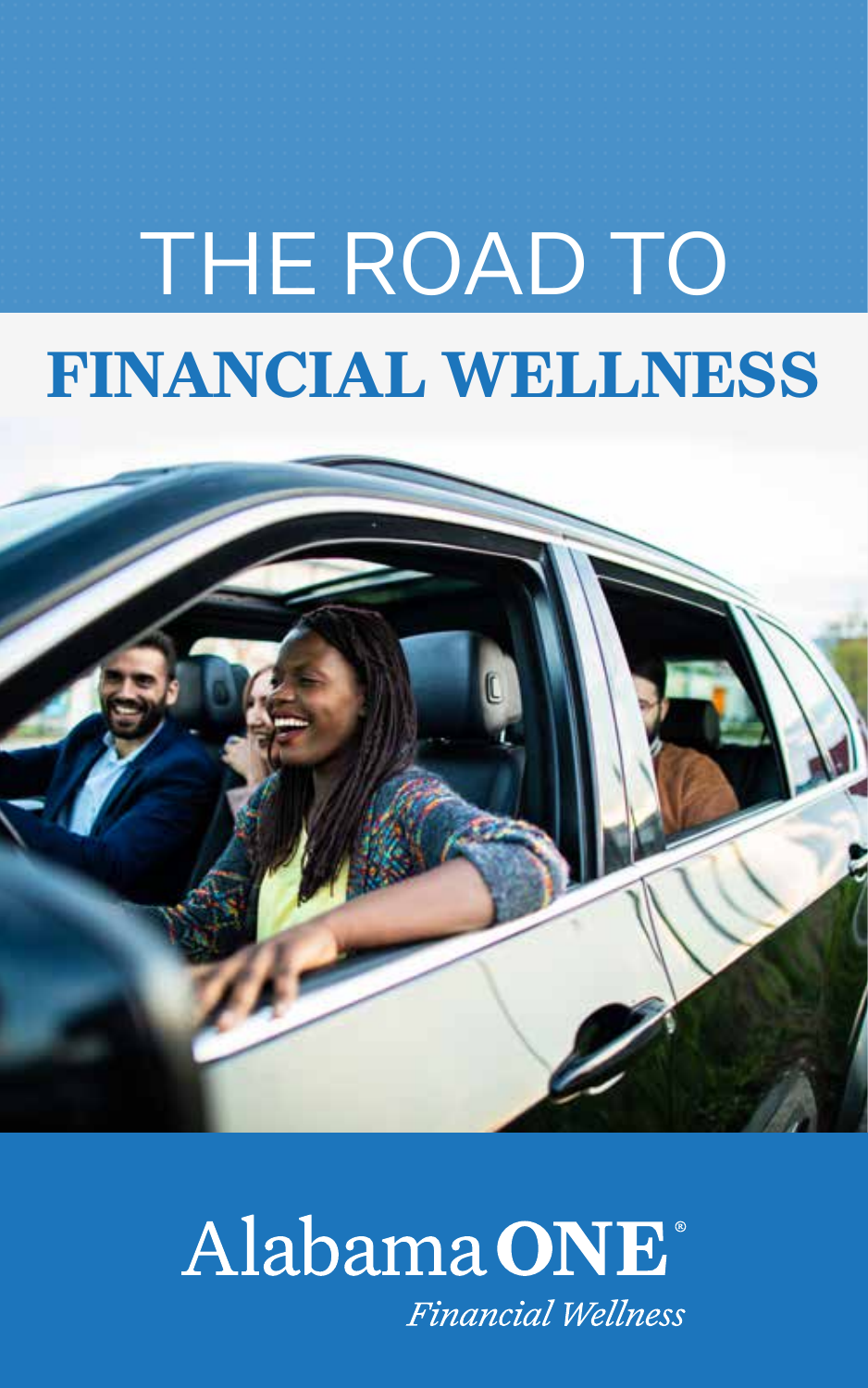

# We are ONE. Together.

Financial wellness is more than having some money in savings or a retirement plan; it's more than credit repair or debt management. True financial wellness is an overall satisfaction with your financial life, brought on by a number of things – including

financial knowledge and behaviors like budgeting, saving, and the smart use of debt.

We understand the challenges families face today, and know your situation is unique. From managing debt, to creating a budget, to planning for the future, our TEAM is here to help you create the best plan for you. This booklet is full of tips to help you get started on your Road to Financial Wellness.

# Savings

**Start now.** Don't put off saving any longer. Even though your budget may be tight, pay yourself first.

**Open a savings account that works for you.** Not all savings accounts were created equal – find a savings account that earns interest and will incentivize you to keep saving.

**Start small.** A little is better than nothing, so even if you can only save a little bit, do it. We suggest starting at \$20 or more if you are comfortable.

**Make it automatic.** Direct deposit is a wonderful tool for saving. Ask your employer to send a portion of your paycheck straight to your savings account each pay period. By doing this, you won't see the funds come out of your checking account and after time will most likely not even miss it.



**Stay on track.** It can be hard, but stay the course! Find a way to encourage yourself to stay on your savings journey.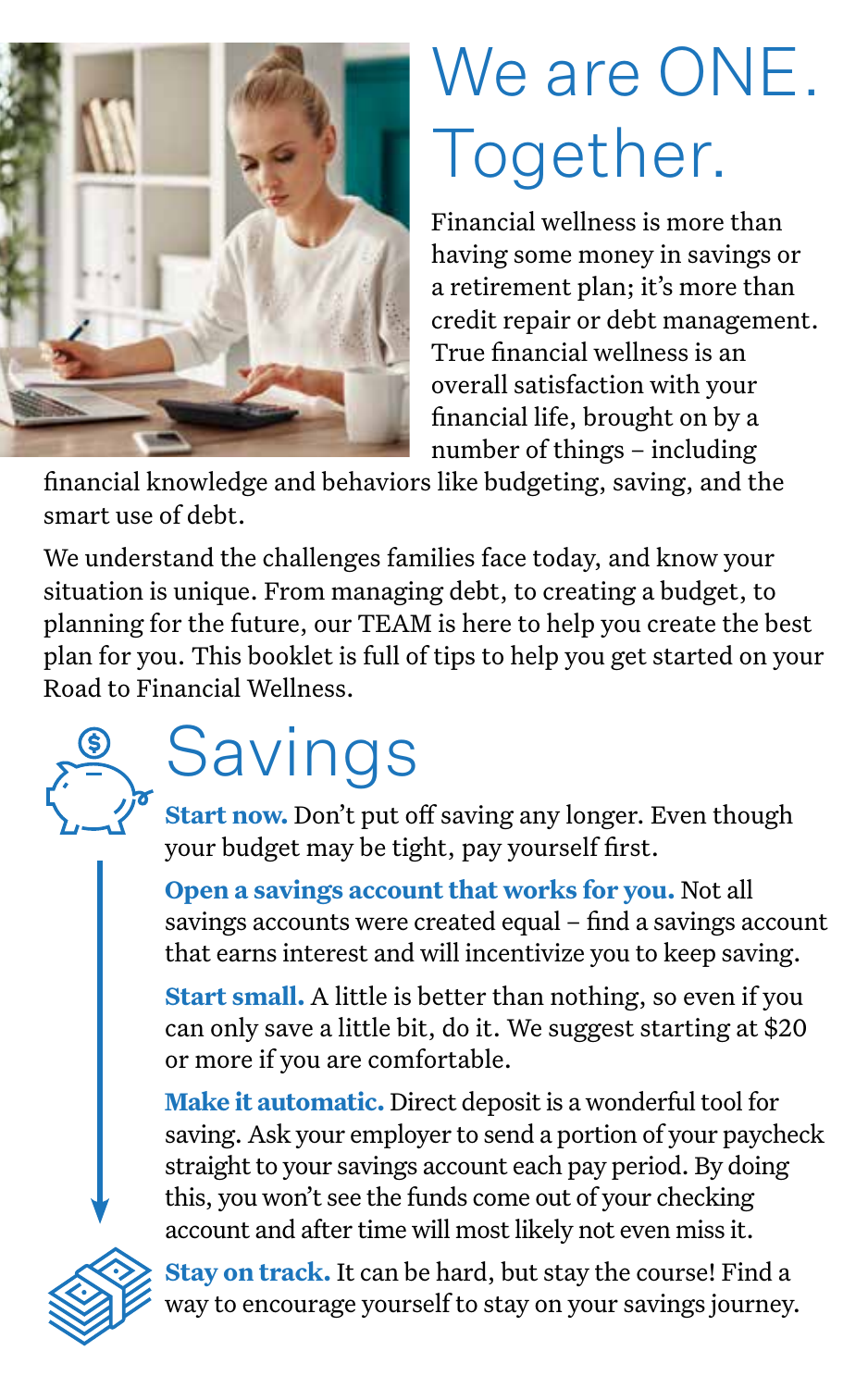# **Successful Budgeting**  $\mathbb{S}$ 5 Easy Steps to

1

**Know your Income.** You will need to know the exact amount of your income after taxes. Your income may come from sources such as wages, tips, public assistance, child support, alimony, or Social Security. However, you should not include any overtime when putting your budget together.

**Track your spending.** Start with all of your fixed payments—the bills you absolutely have to pay such as mortgage, utilities, car payments, student loan debt, etc. After that, look at your last few bank statements and figure out where the rest of your money is going. Make sure to list all of your expenses.

**List your savings.** Each month you should include an amount that you have set aside to save. Please list an amount, even if it is \$5. Having a savings account prevents you from having to borrow money from family and friends in a true time of need.

**Organize and keep the debt you NEED.** Your basic needs are shelter, food, clothing, utilities, transportation, and medicine. It is important to get rid of unnecessary debt. This is where you will have to honestly look at your wants vs. your needs. Your wants are things you can live without, such as eating out every night, beauty products, gambling, and gym memberships.

**Adjust your budget accordingly.** Now that you have an idea of how much you spend, how much you save, and how much debt you have, it is time to readjust your budget. The 50-30-20 Rule says that you should not spend more than 50 percent of your income on all of your NEEDS, 30 percent of your income on all your WANTS, and 20 percent of your income should be in SAVINGS. The 50-30-20 Rule may identify some areas where you should reduce spending, but it can also help you find additional money in your budget to put toward savings and debt repayment goals.

**IMPORTANT NOTE:** It can take up to 3 months to get your budget right. The good news is if you stick to the budget and follow these steps, then things will only get BETTER! Show yourself some patience and talk with our Financial Wellness TEAM if you need help or encouragement.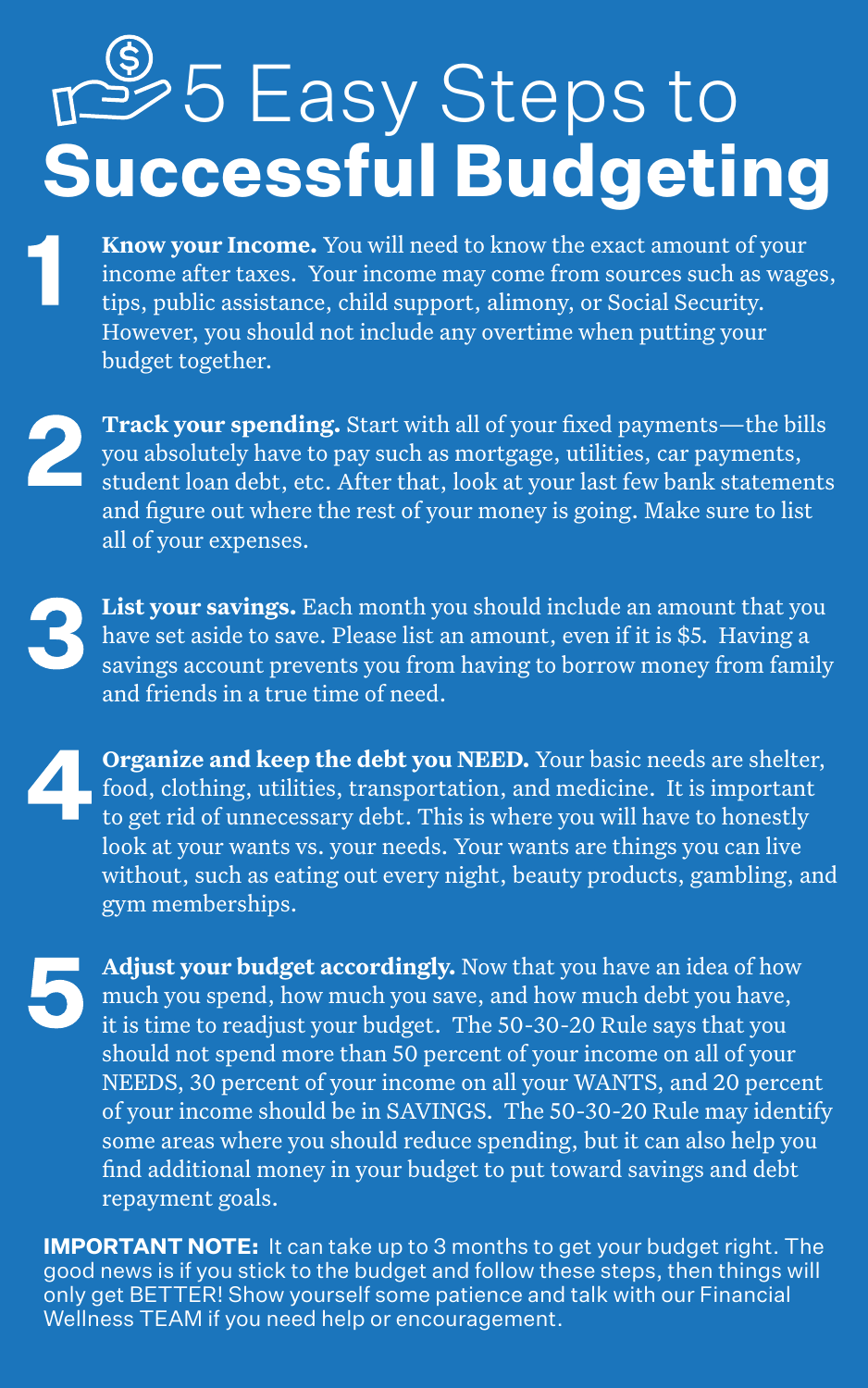### **How to Save on the NECESSITIES**

#### **Saving on Food**

**Make a meal plan.** Creating a plan for your week will help you stay away from take out; just make sure you are planning meals you will want to eat.

**Make a list.** Having a list of what you need will help you stay focused while in the store and avoid impulse purchases.

**Use apps.** Thanks to apps, finding discounts is easier than ever. Search for coupons before you shop to find the best price, and don't forget to scan your items for rebates from apps like Rakuten, Ibotta, and ReceiptPal.

**Shop online.** Many grocery stores now offer online pickup options. Shopping online will further eliminate impulse buying and will help you budget by allowing you to see your total before checkout.

#### **Saving on Utilities**

**Turn off lights.** It may seem like common sense, but make sure you turn off the lights when you leave a room. You can save even more by using natural sunlight instead of overhead lights during the day.

**Check your insulation.** Check the insulation on external doors and windows. Spending a little upfront to reinsulate these areas can wind up cutting your bill during hot and cold weather.

**Unplug.** Did you know your toaster could be running up your electric bill just by being plugged in? Many household items draw power when they are in "standby" mode. If you're not using it, unplug it.

**Get an inspection.** Many utility

companies will inspect your home for free, or a small fee, to help you determine areas where you can be more efficient. Call your utility company and ask if they will make a free home inspection. You may be surprised what they find.

#### **Saving on Transportation**

**Make a plan.** Planning your trips out of the house can help you cut down drastically on your gas expenses, especially if you live in rural areas. Combine this with our shop online tip from earlier to make planning easier.

**Rack up the rewards.** Several gas station chains now have rewards programs where you can drop the price of each gallon of gas. For example, you can save up to \$0.05 on every gallon at Shell stations and up to \$0.05 on every gallon at Mapco stations. It may not seem like a lot, but remember: pennies add up to dollars.

**Shop your insurance.** When was the last time you shopped your auto insurance? It never hurts to see if you can get less expensive coverage. Our Alabama ONE Insurance TEAM can help you find the best policy for you with their True Review. Email our TEAM at insurance@alabamaone.org or call (205) 342 – 0112.

**DIY simple fixes.** Many car troubles are actually pretty easy to fix yourself. Next time you have an issue with your car, do some web searches and watch YouTube videos to see if it is something you could fix yourself. Not only will you learn a new skill, but you also stand to save a lot on car repairs by not paying for specialized labor.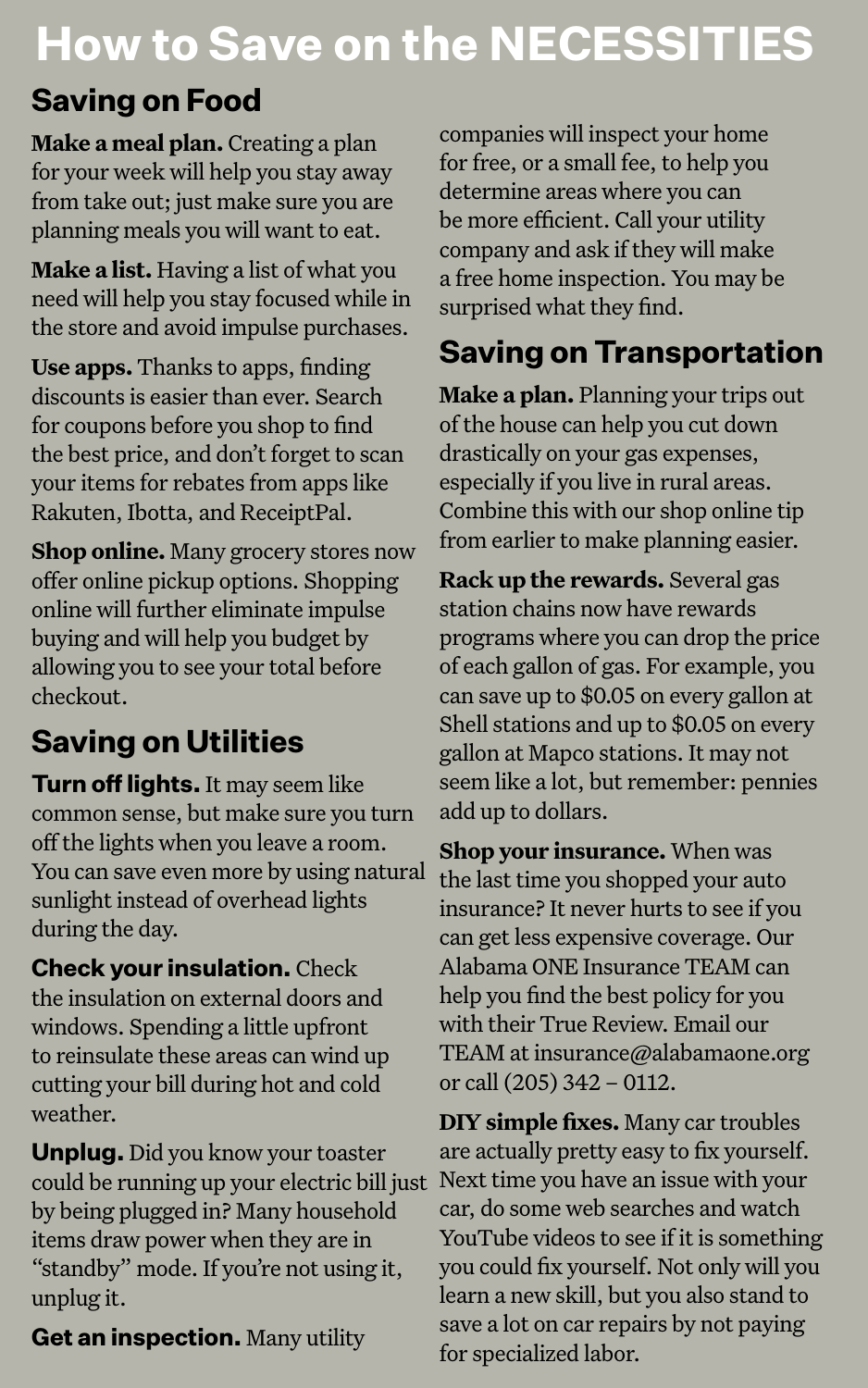

## Save Yourself From Scams

Through these unique times, pandemic fraud and scams will become more prevalent. Scammers are clever and will try anything to get your personal and financial institution account information.



**Phone scams:** Never give out personal information over the phone. If you receive a call from someone saying they are from your financial institution, or any other company, and need personal information (account information, debit or credit card information, address, etc.), politely hang up and call the business by the number listed on their website. Scammers are known to "clone" correct numbers, making it seem like they are actually calling from the business in question. This simple step may take an extra minute or two, but can save you from losing everything in your account and a lot of hassle later on.



**Charity scams:** Giving is a wonderful thing, but be safe! Sadly, charity and nonprofit names are often used by scammers, especially during the holiday season and difficult times. Be wary of phone calls, emails, and messages asking you to donate to a cause. If you would like to give, the best practice is to do your research first – make sure you are giving to a legitimate organization, and donate through verified methods.



**Online marketplaces:** Great deals can be found on online marketplaces like Craigslist and Facebook Marketplace, which also makes them ripe picking for scam artists. It is easy to fake a listing and create pressure to "buy it now before it's too late!" Before you purchase any item, it is best to meet the seller in a safe location, such as a busy storefront or the police station, to see it before you buy it. And, as always, never give out your account or card information.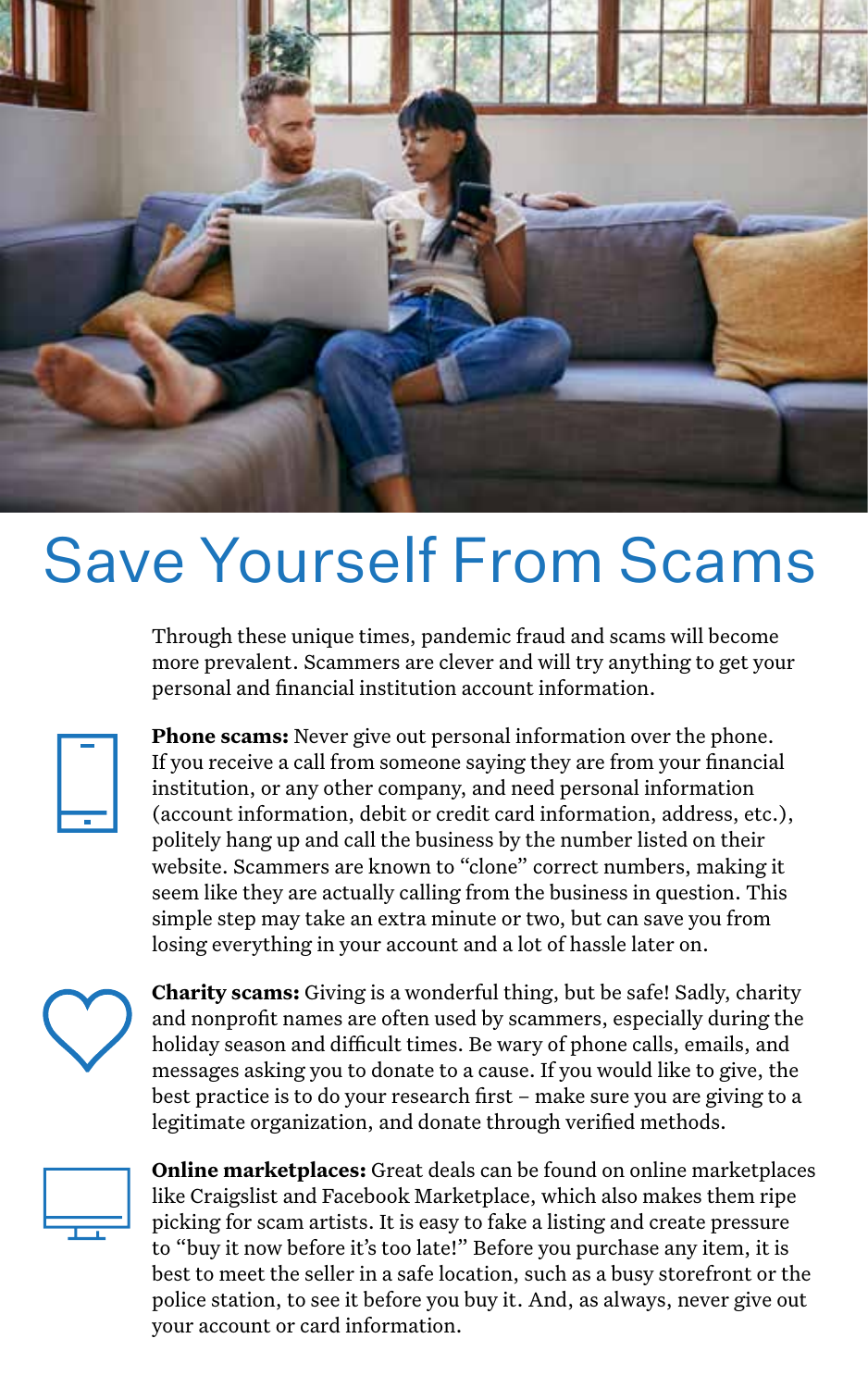

**Mail scams:** If it sounds too good to be true, it probably is. Mail scams will commonly state you have been specially selected for a deal or prize, then ask for your personal information or payment in order to receive what you have "won." If you receive something similar from a business you use or an organization you are aware of, do a quick web search for their contact information and call them. Never use the contact information on the mail piece – it's probably fake and will send you straight to the scammer.



**Email scams:** Email scams are becoming more and more sophisticated, and can sometimes be very hard to catch. If an email seems suspicious, contact the person or organization the email is supposedly from in a new email (do not hit the reply button) to verify the email is from them. Also, if you receive an attachment you weren't expecting, do not open it without verifying it is from a trusted person and is safe.

## **Schedule Your Financial Wellness Check-Up Today**



**Jacquie Johnson** *Financial Wellness Manager*



**Cecilia Waits** *Financial Wellness Coordinator*

Getting started on your Road to Financial Wellness doesn't have to be hard. Schedule your Financial Wellness Check-Up with our Financial Wellness TEAM to get help creating a budget and planning for the future. You can schedule regular meetings to make sure you stay on track to achieving your goals.

Visit **alabamaone.org/financialwellness** to gain access to a plethora of resources, including live webinars and events where you can ask your most pressing financial questions as well as our FinTalk Academy interactive learning modules, the Financial Wellness blog, and more.

We look forward to meeting you!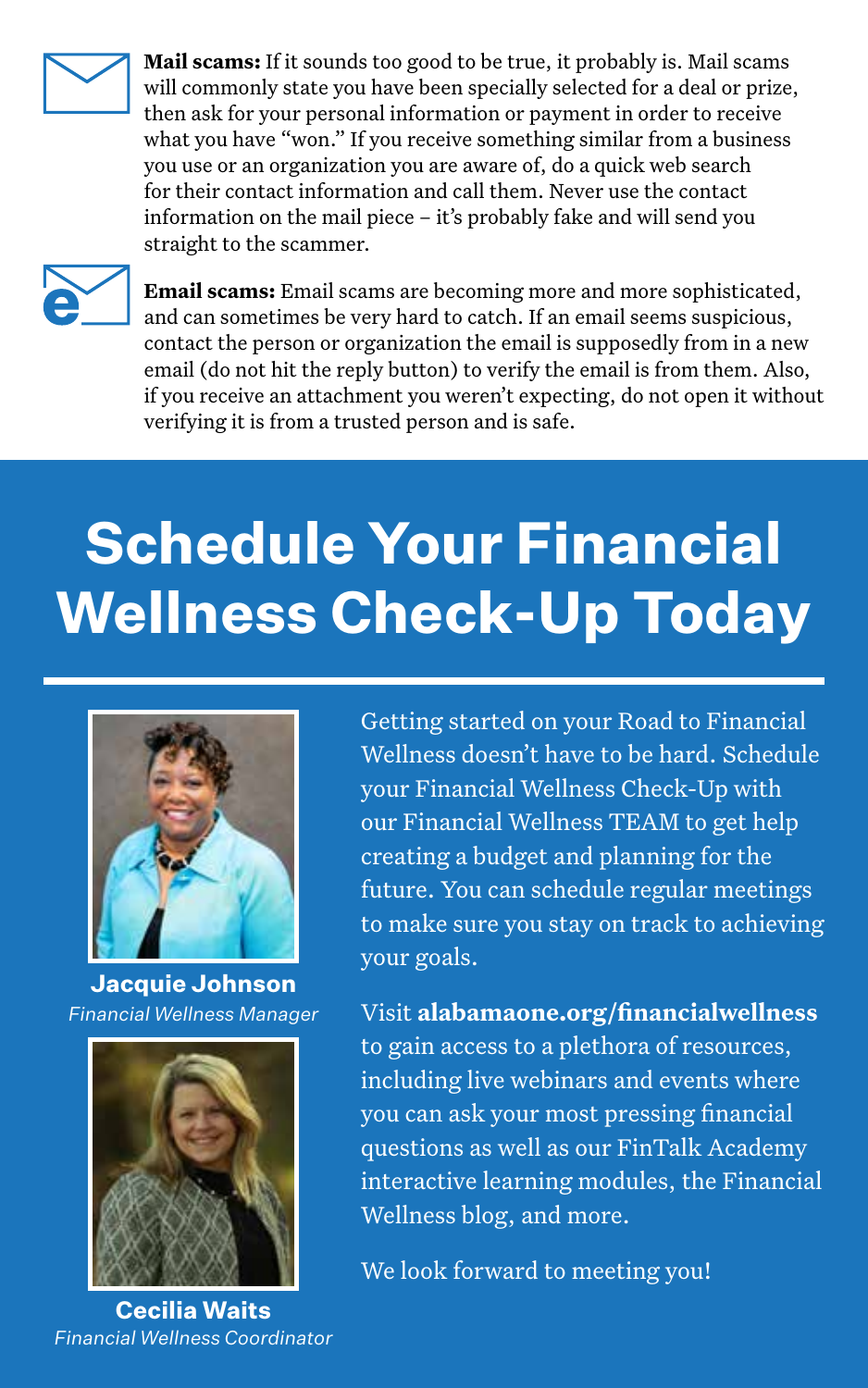### Our e-ONE Mobile App makes managing your money easy.

**Financial Wellness Tools** to help you budget.

Make **Loan Payments** 24/7.

**Deposit checks** anytime.

**Link Accounts** from other institutions.

Schedule **Bill Payments** in advance.

Convenient **Member-to-Member** transfers.

**Person-to-Person** transfers to pay your friends.

**External Account Transfers** for secure fund transfers.

### Download the e-One Mobile App



Alabama ONE



One.Together.